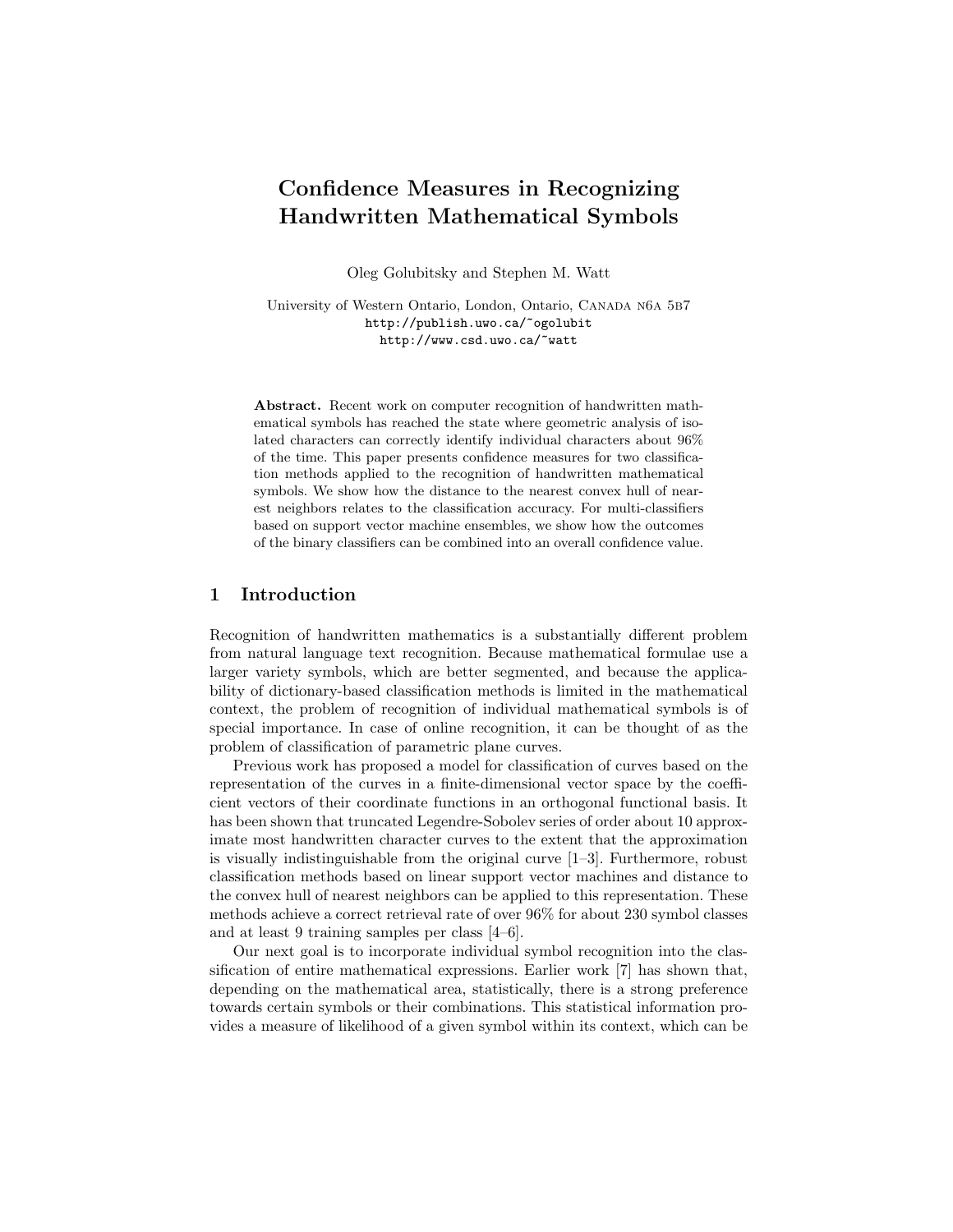used to improve the classification results. In order to combine this information with the outcome of the individual symbol recognizer, the latter must have a similar format: namely, together with the suggested class or list of classes, it must supply confidence values associated to each choice. These values represent the likelihood that the choice made by the character recognizer is correct.

For nearest-neighbor-based classification, it is natural to use the distance to the nearest neighbor(s) to produce a confidence measure. In this paper, we show that the error rate increases with the distance following a cubic law, which becomes nearly quadratic for large distances. For support vector machines, the distance to the separating hyperplane can be used. For binary linear classifiers, we show that, independent of the choice of the class pair, the error rate decreases exponentially with the distance to the hyperplane. For an ensemble of binary linear classifiers, we give a formula to combine the confidence values of the individual binary classifiers into a final confidence value, which reflects the likelihood of correctness of the majority vote. Finally, we compare the nearestneighbor-based and SVM-based confidence measures.

# 2 Representation and classification

Initially, handwritten symbols are usually represented as a sequence of points, which is sampled in real time by a digital pen. Given the sequences of  $X$  and Y coordinates of the points, we compute the moments of the coordinate functions, that is, approximations of the integrals  $\int_0^T x(t)t^k dt$  and, similarly, for  $y(t)$ . From the moment integrals, we obtain the Legendre-Sobolev coefficients of the coordinate functions through a linear transformation of the moment vector [1– 3]. By translating and normalizing the Legendre-Sobolev coefficient vector, we center and normalize the curve with respect to size. We obtain a representation of the symbol curve as a point in a 20–30 dimensional vector space, which is device-independent and invariant with respect to variations in the speed of writing. Then, vector-space-based classification techniques can be applied to this representation.

Among such techniques, linear support vector machines and the nearest convex hull of nearest neighbors have been considered. These techniques yield high correct retrieval rates (about 95–96%) and allow fast classification among multiple classes [4–6]. Moreover, as will be shown in the next two sections, the decisions produced by these classifiers can be accompanied by reliable confidence measures, without incurring any significant computational overhead.

### 3 Confidence of SVM classification

As classes of handwritten symbol curves are highly linearly separable [5], it is natural to apply linear support vector machines for classification. It has been observed previously [8] that the distance to the separating hyperplane can be used to produce a reliable measure of confidence in the classifier's outcome. Our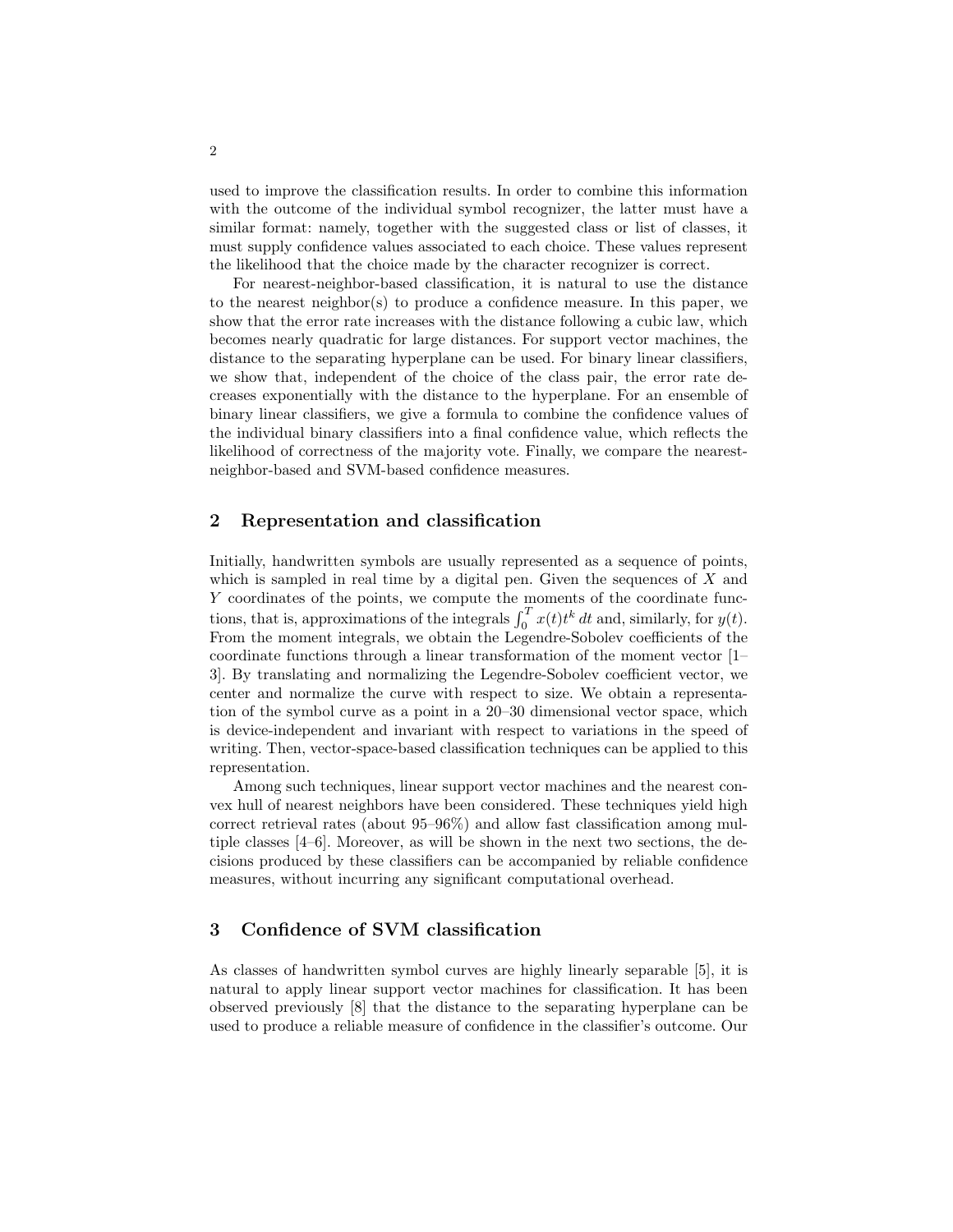experiments with various pairs of handwritten symbol classes confirm that the error rates decrease exponentially with the distance to the separating hyperplane, see Fig. 1 (left). The thick line, which fits in the envelope of the frequency curves, is  $y = 0.5 \exp(-4.4x)$ , which we take for the confidence measure of the binary linear classifier. Note that, when the distance to the hyperplane approaches zero, the error rate tends to 50%, which agrees with the intuition that points on the hyperplane should equally likely belong to either class.

In a multi-class setting, we use a majority voting scheme, with each binary linear classifier casting one vote for the winning class in the pair. If more than one class gets the maximal number number of votes, the tie is broken randomly. The confidence values for the individual classifiers can be combined into an ensemble confidence value using the following observation. Each individual binary classifier makes a decision with a certain confidence, which approximates the likelihood of this decision being correct. On the other hand, with a certain probability, the decision is incorrect, in which case the vote will go to the opposite class. As a result, the winner of the election may lose enough votes, and another class gain enough votes, so that the outcome of the election changes. The probability of this event is the uncertainty of the ensemble classifier.

An exact computation of this uncertainty would incur exponential complexity. We therefore compute its approximation using the following assumption. Let  $C_1$  be the class that has won the election, and let  $C_i$  be another class, for which we are going to compute the probability of winning the election instead of  $C_1$ . We assume that this different outcome can occur as a result of (some of) the following events:

- 1. The vote between  $C_1$  and  $C_i$  is reversed.
- 2.  $C_1$  loses a vote to another class  $C_j$ ,  $j \neq i$ .
- 3.  $C_1$  wins a vote from another class  $C_j$ ,  $j \neq i$ .
- 4.  $C_i$  loses a vote to another class  $C_j$ ,  $j \neq 1$ .
- 5.  $C_i$  wins a vote from another class  $C_j$ ,  $j \neq 1$ .

In other words, we assume that the probability that  $C_1$  or  $C_i$  wins/loses more than one vote from/to another class can be neglected.

Let  $\xi_{ij}$  be the probability that the vote between classes i and j is correct (approximated by the confidence value of the binary classifier between  $C_i$  and  $C_j$ ). Then the probability that the vote between  $C_1$  and  $C_i$  is reversed equals  $1-\xi_{1i}$ . If  $W_1$  denotes the set of classes  $C_j$ ,  $j \neq i$ , from which  $C_1$  has won a vote, then  $1 - \prod_{j \in W_1} \xi_{1j}$  is the probability of the second event in the above list. The probabilities of the remaining events are given by similar formulae.

Given the current numbers of votes collected by  $C_1$  and  $C_i$ , we select those combinations of the events 1–5 that would result in  $C_i$  taking over  $C_1$ , and compute the sum of the probabilities of these combinations (for combinations that lead to a tie between  $C_1$  and  $C_i$ , we divide the corresponding probability by 2). This sum, denoted  $\eta_{1i}$ , represents the probability that  $C_1$  has wrongly defeated  $C_i$  in the election, because of possible errors made by the binary classifiers. Then,  $\prod_{i\neq 1}(1-\eta_{1i})$  is the probability that  $C_1$  is the correct winner of the election.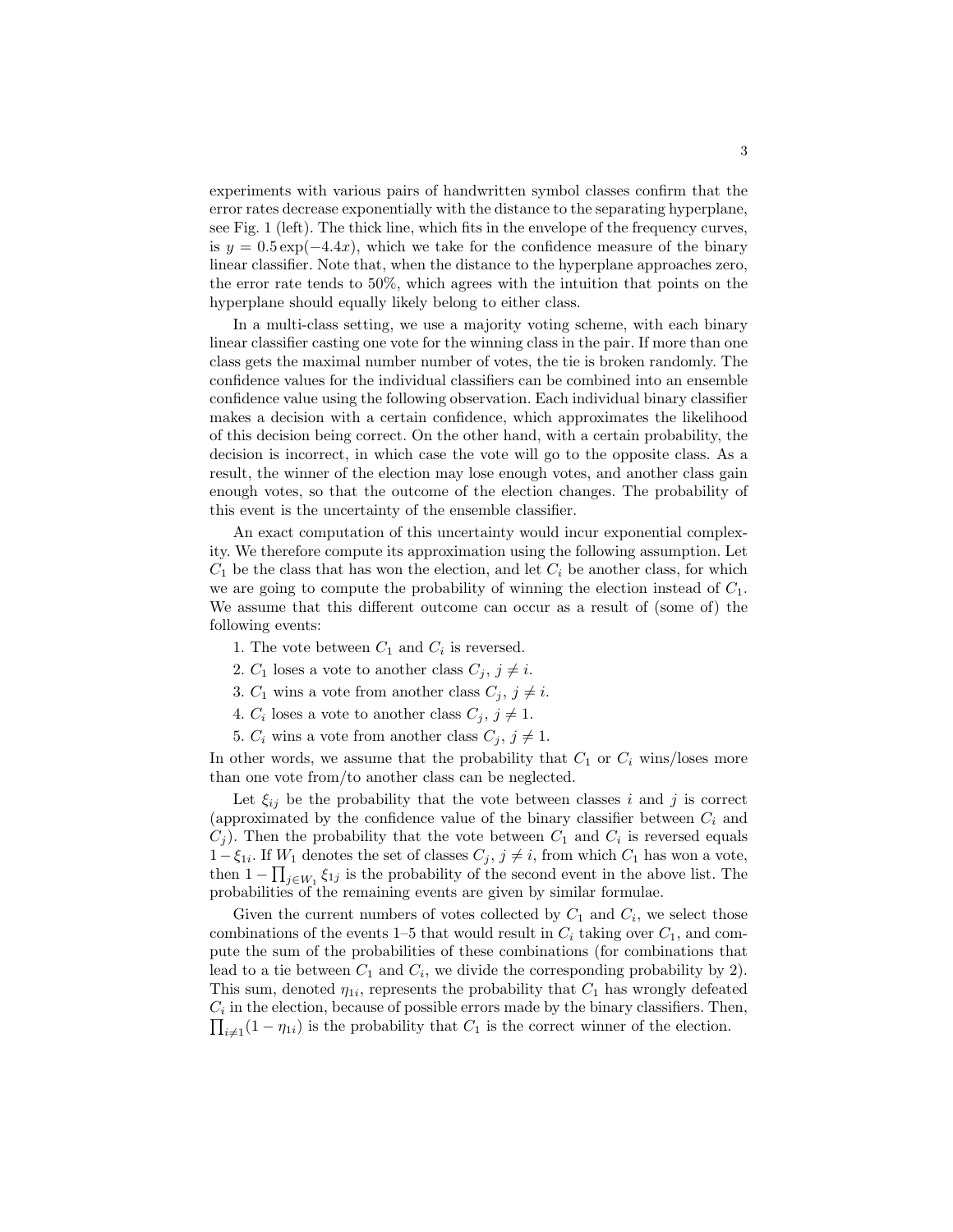The error rate versus the resulting measure of uncertainty (equal to one minus confidence) is shown in Fig. 1 (right). Apart from the uncertainty values that are very close to or very far from zero, we can see that the error rates are closely approximated by the uncertainties, the latter being slightly higher. This small difference is due to the fact that, in our setting, the classes may overlap, so more than one class can be considered as correct winner of the election.

### 4 Confidence of nearest neighbor classification

The distance to the convex hull of nearest neighbors [9] is the technique that has so far yielded the highest correct retrieval rates for classes of handwritten symbol curves [6]. Since this technique is much slower than SVM classification, we apply it only at the last stage, to distinguish among the top few classes that have received many votes. In each of the top  $S$  classes, we find  $k$  nearest neighbors to the test sample and compute the distance from the sample to their convex hull. The class with the closest convex hull is then chosen.

In Figure 2 (left), the dependence of the error rate on this distance is shown (computed for  $S = 10$  and  $k = 11$ ). However, the error bars, corresponding to the 95% confidence intervals, are too wide to allow a definite conclusion about the dependence of the error rate on the distance. The outcome is also influenced by the choice of the bins used to compute frequencies. This especially applies to distances near zero, where the error bars may cross an axis, rendering the corresponding points meaningless, as well as far away from zero, where few data points are available.

A more accurate estimate, which avoids the direct calculation of frequencies in subintervals, can be obtained as follows. Let  $e(\rho)$  and  $N(\rho)$  be the percentages of misclassified and all samples, respectively, whose distance to the nearest convex hull does not exceed  $\rho$ . These cumulative distributions are smooth functions, for which a good fit can be found in the family  $f_{a,b,c,d}(t) = (at^b + c)^{-1} + d$ . The values of the parameters that provide the lowest root mean square approximation errors are summarized in Table 4. Given the analytic formulae for  $e(\rho)$ and  $N(\rho)$ , we can calculate the error rate as  $e'(\rho)/N'(\rho)$ . The graphs of this quotient, for dimensions 12, 16, 20, and 24, are shown in Figure 2 (right). The lowest curve (for dimension 24) models the direct error measurement shown in Figure 2 (left).

#### 5 Comparison of confidence measures

A good confidence measure should yield a high value for most correctly classified samples and a low value for most misclassified samples. Let X be the set of all samples, and let  $X^+$  and  $X^-$  be the subsets of correctly classified and misclassified samples, respectively. As a measure of quality of a confidence measure  $f(x)$ on  $X$ , we propose the function

$$
q(\xi) = (\#\{x \in X^+ \mid f(x) \ge \xi\} + \#\{x \in X^- \mid f(x) \le \xi\}) / \#X,
$$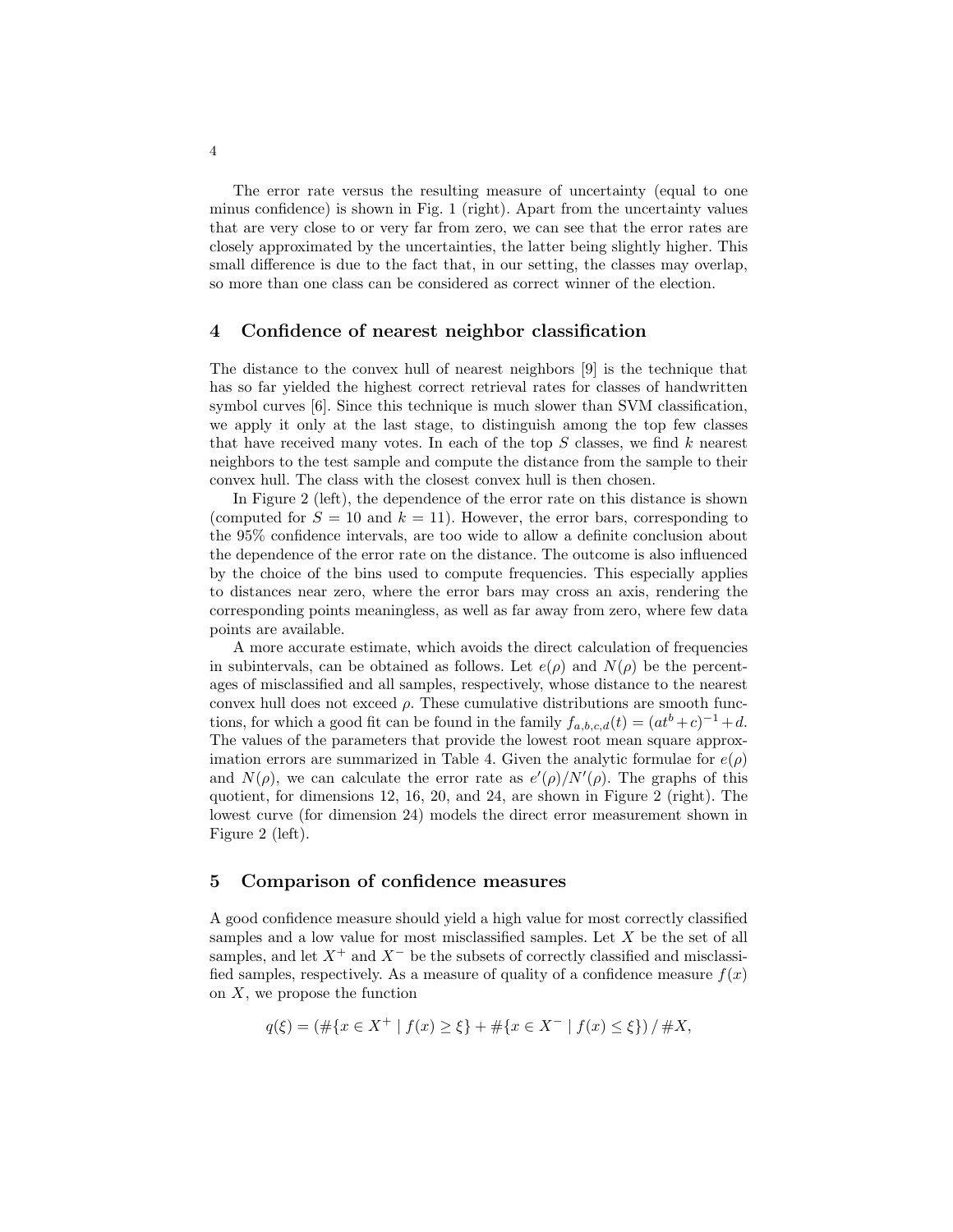where  $\xi$  ranges over all possible confidence values, that is, over the interval [0, 1]. When deciding between the outputs of the character recognizer and another independent classifier (such as the statistical character predictor described in the introduction), we will always choose the more confident one (it is easy to show that this choice is optimal). Then, if  $\xi$  is the confidence of the character predictor, then the greater  $q(\xi)$ , the more likely we will make a correct choice.

The qualities of the two proposed confidence measures are shown in Fig. 3 (left), and their difference in Fig. 3 (right). We can see that the SVM confidence measure is better at accepting correct classification results and should be used for high confidence values, while the confidence measure based on the distance to the convex hull of nearest neighbors is better at rejecting incorrect results and should be used for low confidence values. The dividing line between the two is at about 96%, which is the mean correct retrieval rate.

# 6 Combining prediction and recognition

When human readers interpret a handwritten mathematical formula, they recognize some symbols and infer the others from context. A handwriting recognition system can also use both approaches in order to achieve high retrieval rates. One way to take into account a symbol's context is by looking at the frequencies of the n-grams involving it and neighboring symbols. This approach assumes that at least some neighbors have been recognized with a high confidence and that there are only a few high-frequency choices for the symbol under consideration. In such a setting, we would have several choices proposed by the  $n$ -gram predictor, with a probability associated to each choice. It would be convenient to have the character recognizer's output in a similar format. Then, assuming that these two classifiers are independent (indeed, their decisions are based on very different considerations), we can combine their outputs by maximizing the posterior probability. This implies that we choose the class for which the product of the probabilities associated by the character recognizer and the n-gram predictor is maximal. We may also let the value of  $n$  (the size of n-grams) vary in order to maximize this product.

Using the confidence values presented in this paper, we can obtain a distribution on the set of all classes as follows. Let the confidence value be the probability associated to the winning class (denote it  $p_1$ ). Then, discard the winning class from consideration and repeat the classification process. Associate to the new winner the resulting confidence value, multiplied by  $(1 - p_1)$ . Our experiments show that these probabilities decrease very rapidly. In fact it takes on average 7 and at most 26 iterations for the probabilities to become less than  $10^{-10}$ .

Moreover, in the case of SVM classification, we do not need to collect all the votes again, but instead we discard only the ones that involve the winning class and recalculate the ensemble confidence values. This will incur only a mild computational overhead. Indeed, let

 $W_i = \{j \mid C_i \text{ won the vote } C_i - C_j\}, \quad L_i = \{j \mid C_i \text{ lost the vote } C_i - C_j\},\$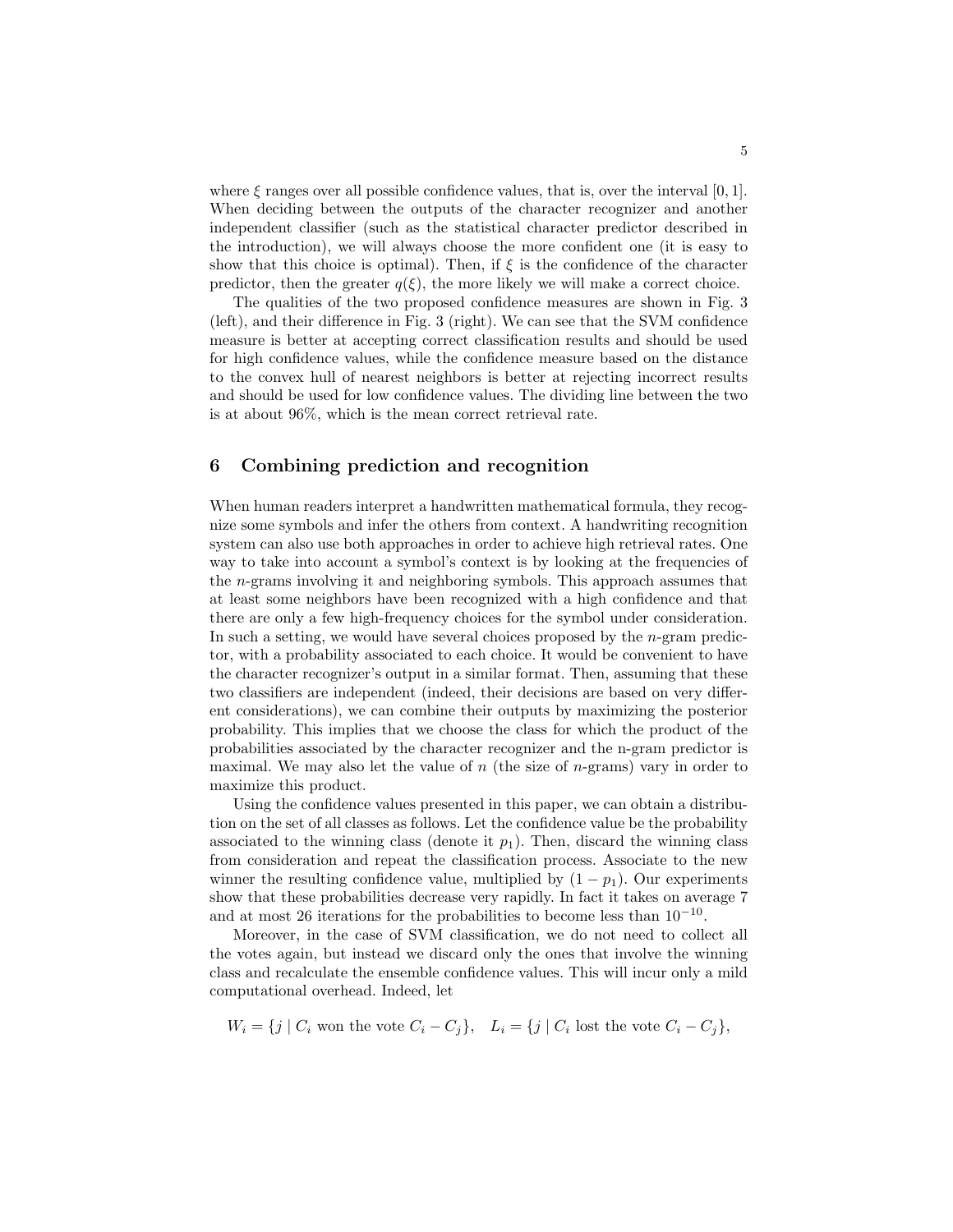where  $i$  and  $j$  range over the indices of classes still under consideration. Assume that the products  $\prod_{j\in W_i} \xi_{ij}$ ,  $\prod_{j\in L_i} \xi_{ij}$  have been computed. When the winning class is discarded, exactly one element will be removed from  $W_i$  or  $L_i$ , for each  $i$ ; call it  $j_i$ . Then the above products for the set of remaining classes can be obtained using a single division by  $\xi_{ij_i}$ . Using the new values of the products, the probabilities of events 1–5 in Section 3 can be obtained in time proportional to the number of classes. Since the computation of  $\xi_{ij}$  is quadratic in the number of classes, and since the number of times we need to discard the winner and calculate the new confidence values is small, the complexity of computing the probabilities is by an order of magnitude lower than the complexity of computing the initial confidence values.

In the case of distance-based classification, very little additional computation is needed to obtain the probabilities, since the confidence values for all classes are derived directly from the distances.

### 7 Conclusions

We have derived confidence measures for two classifiers, one based on SVM and one based on nearest neighbor geometry. We have demonstrated quantitatively that the SVM ensemble confidence measure performs better than the distance to the convex hull of nearest neighbors at samples classified with high confidence. Future work will be to combine the character recognizer with statistical frequency data using the proposed confidence measures.

### References

- 1. Char, B., Watt, S.M.: Representing and Characterizing Handwritten Mathematical Symbols through Succinct Functional Approximation. Proc. Intl. Conf. on Docum. Anal. and Rec. (ICDAR) (2007) 1198–1202.
- 2. Golubitsky, O., Watt, S.M.: Online Stroke Modeling for Handwriting Recognition. Proc. 18th Intl. Conf. on Comp. Sci. and Soft. Eng. (CASCON) (2008) 72–80.
- 3. Golubitsky, O., Watt, S.M.: Online Computation of Similarity between Handwritten Characters. Proc. Document Recognition and Retrieval (DRR XVI) (2009) C1–C10.
- 4. Golubitsky, O., Watt, S.M.: Online Recognition of Multi-Stroke Symbols with Orthogonal Series. Accepted to ICDAR (2009).
- 5. Golubitsky, O., Watt, S.M.: Improved Character Recognition through Subclassing and Runoff Elections. Ontario Research Center for Computer Algebra Tecnical Report TR-09-01.
- 6. Golubitsky, O., Watt, S.M.: Tie Breaking for Curve Multiclassifiers. Ontario Research Center for Computer Algebra Tecnical Report TR-09-02.
- 7. Watt, S.M.: Mathematical Document Classification via Symbol Frequency Analysis. Proc. Towards Digital Mathematics Library (DML 2008) 29–40.
- 8. Li, M., Sethi, I.: Confidence-Based Classifier Design. Pattern Recognition 39 (7) (2006) 1230–1240.
- 9. Vincent, P., Bengio, Y.: K-local Hyperplane and Convex Distance Nearest Neighbor Algorithms. Adv. in Neural Inform. Proc. Systems, The MIT Press, 2002. 985–992.